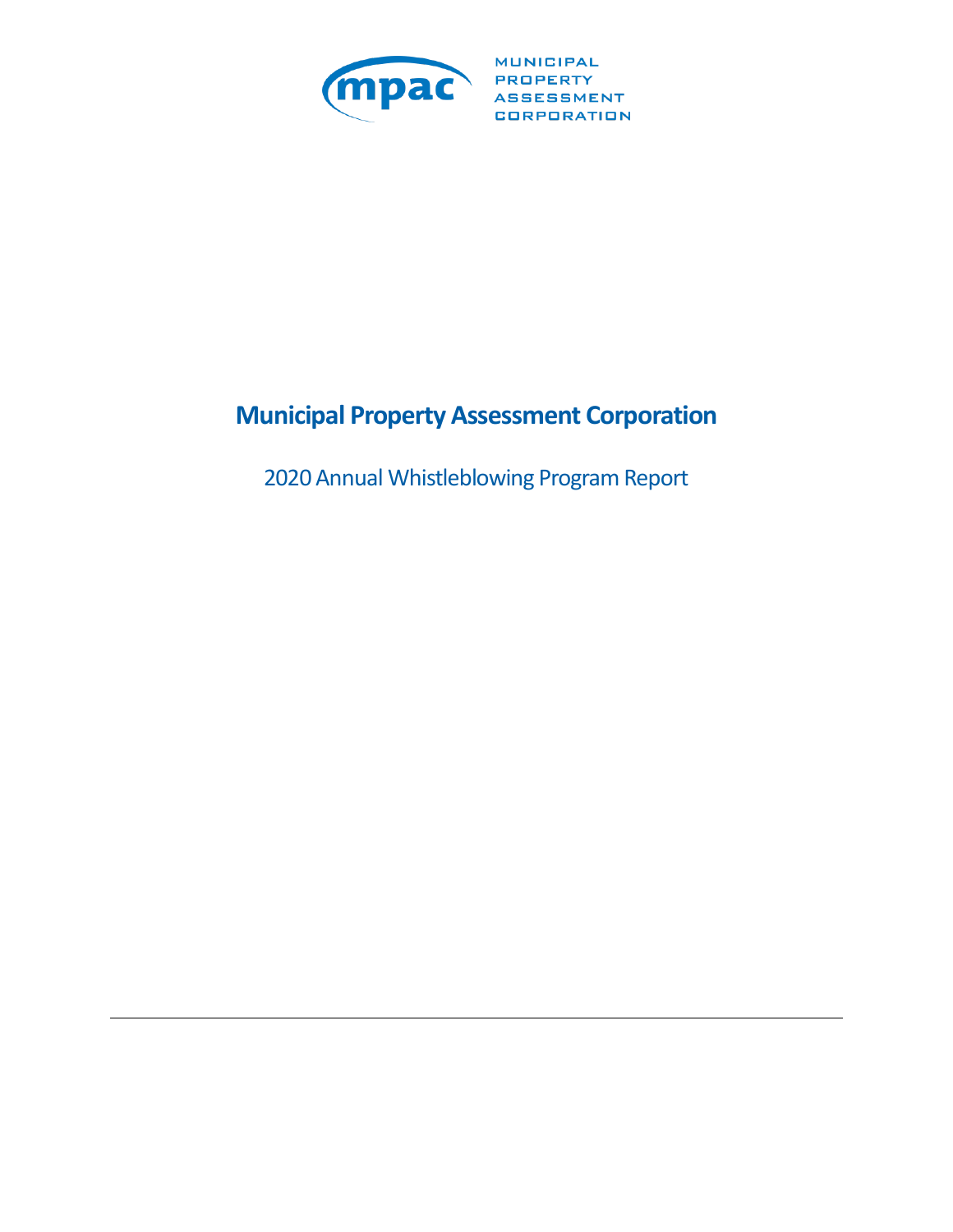

# **Table of Contents**

| 2020 Reports Received (by Month) to MPAC's Whistleblowing Program7 |
|--------------------------------------------------------------------|
|                                                                    |
|                                                                    |
|                                                                    |
|                                                                    |
|                                                                    |
|                                                                    |
|                                                                    |
|                                                                    |
|                                                                    |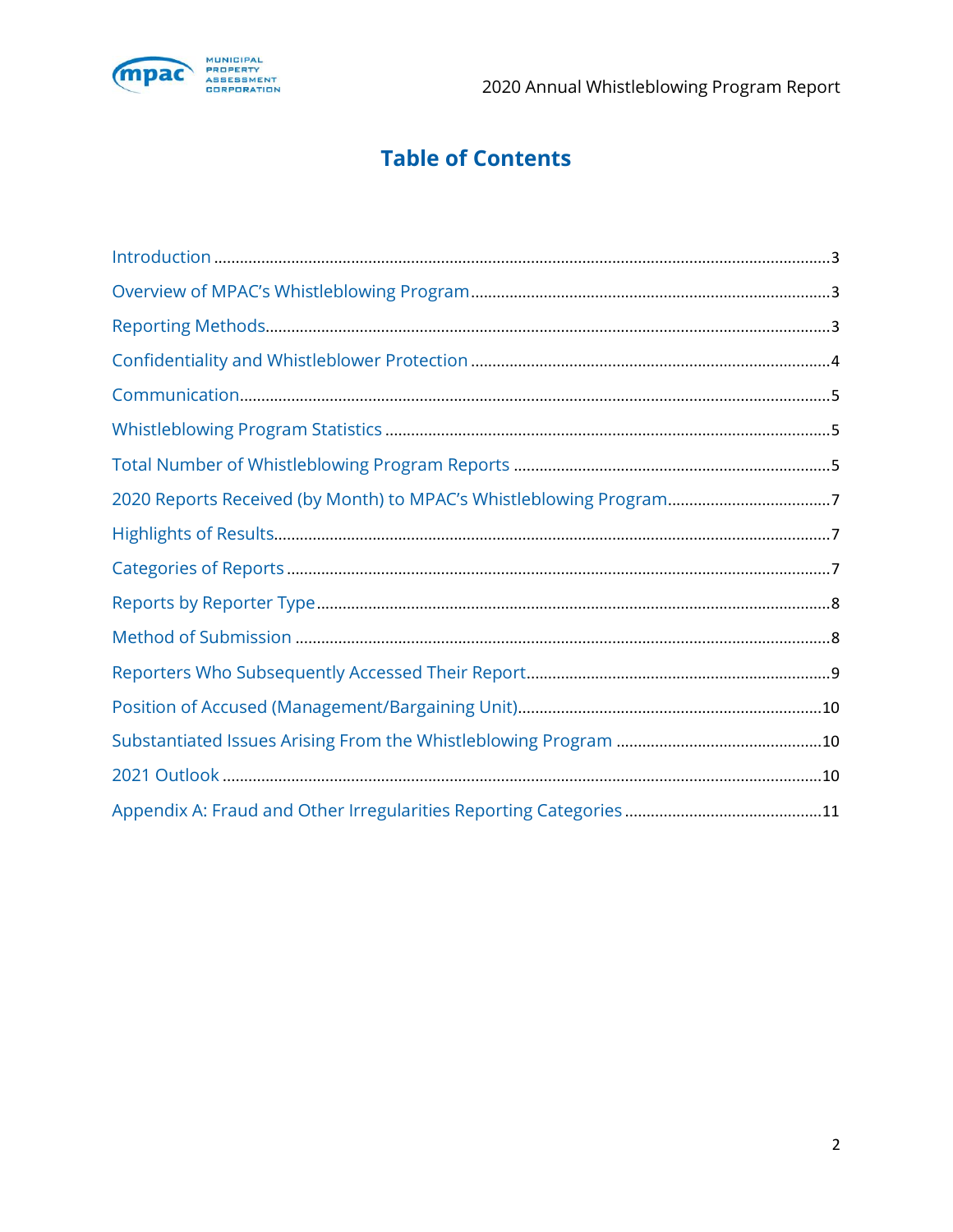

#### **Introduction**

This 2020 report on MPAC's Whistleblowing Program includes information about the fraud and other irregularities reports collected through MPAC's Fraud and Other Irregularities Hotline. It highlights the complaints that have been received and demonstrates MPAC's maintained framework that supports a high level of ethics and integrity.

## **Overview of MPAC's Whistleblowing Program**

MPAC's Whistleblowing Program and Fraud and Other Irregularities Policy was fully launched with the ClearView Connects platform to both internal staff and the external public on October 1, 2016. MPAC's Whistleblowing Program provides MPAC employees, stakeholders, and the public with an anonymous, confidential, and protective disclosure service to report any observed or suspected fraud (or other irregular activity) involving MPAC resources.

Both the Policy and Program complement MPAC's existing Code of Conduct, which together provide employees with a set of standards and guidelines that ensure that all staff maintain the highest degree of integrity and ethical behaviour in all MPAC business operations and relationships. The Whistleblowing Program supports the concept of openness and transparency in the delivery of public service and helps to strengthen confidence in MPAC. The Fraud and Other Irregularities Policy provides the guidance that empowers people to take appropriate action on any allegations of wrongdoing by outlining the appropriate steps to be followed to investigate fraud and other irregularities. These governance instruments, policies, electronic platforms and programs serve to prevent, identify, report, investigate, and resolve instances of suspected or actual fraud and other irregularities.

The Fraud and Other Irregularities Policy and supporting Whistleblowing Program is aligned with leading industry standards and practices by establishing a strong "speak up" culture. The Whistleblowing Program is managed and administered by MPAC's Risk Management Branch, which is independent and accountable to MPAC's Board of Directors.

## **Reporting Methods**

MPAC's Fraud and Other Irregularities Hotline is the Program's primary reporting channel and is a secure, confidential service available twenty-four (24) hours a day, seven (7) days a week. There are three ways to report a concern through this channel:

1. By phone through MPAC's Fraud and Other Irregularities Hotline: 1-844 863-6313;

2. Online by submitting a report through the confidential, secure website at: [www.clearviewconnects.com;](http://www.clearviewconnects.com/) or

3. By mail: PO Box 11017, Toronto ON M1E 1N0.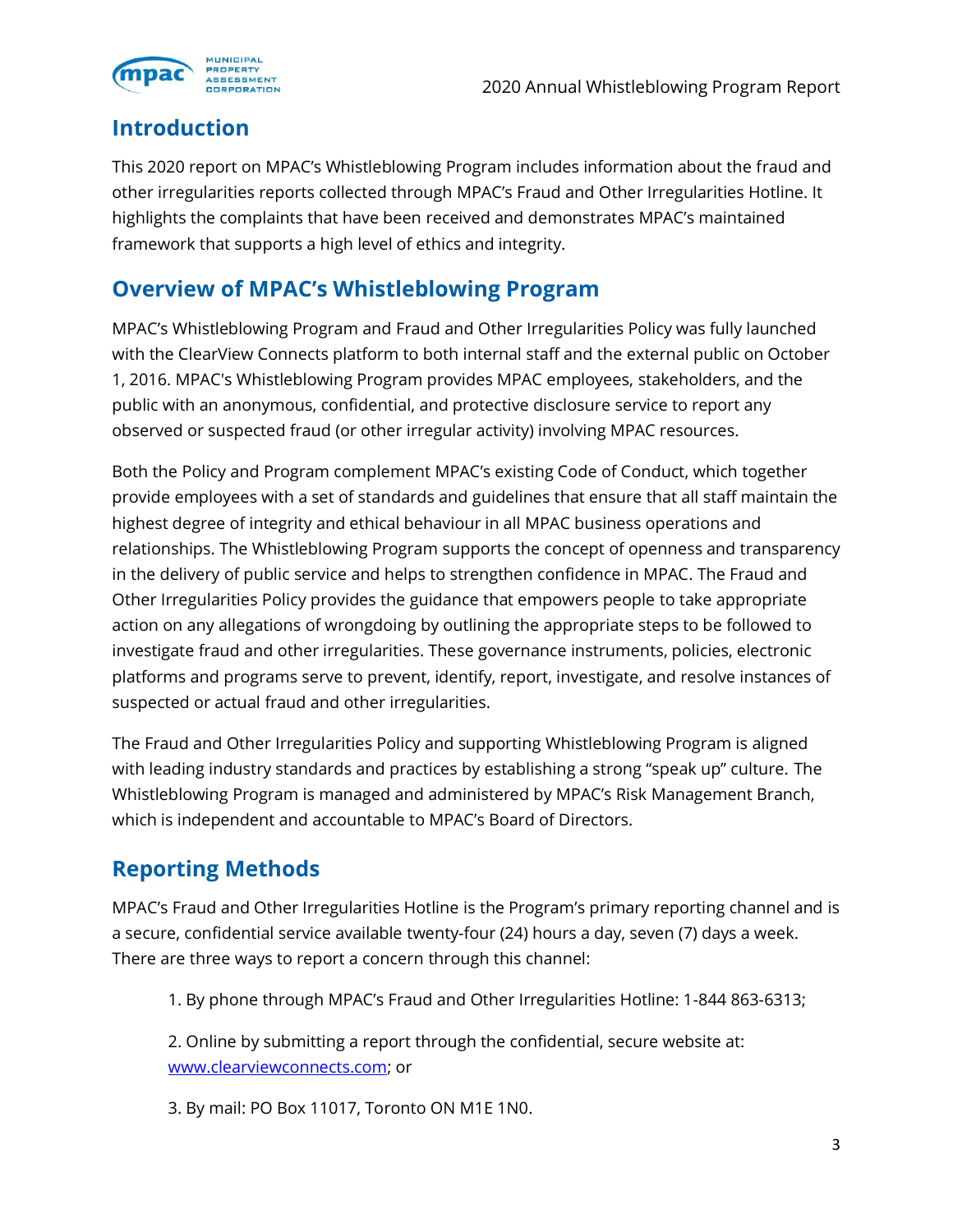

The Hotline is operated independently by ClearView Connects, a third-party service agent that MPAC has engaged. All reports and contacts are handled in confidence in accordance with MPAC's Fraud and Other Irregularities Policy. A reporter is not required to provide their name or any other personal information when submitting a report of suspected fraud or other irregularity.

All reports, including those that may come through "back" channels like an MPAC department or benefits investigation initiated by a benefits insurer, are collected by or inputted into the ClearView Connects platform. This platform is an independent, external, and secure reporting service provider. All reports and contacts are handled in confidence in accordance with MPAC's Fraud and Other Irregularities Policy. Reports submitted through ClearView Connects have the functionality to facilitate anonymous two-way communication that allows reporters to access their report to track the progress of their report, submit additional information or respond to any requests for additional information after submitting their original report.

As MPAC's Risk Management Branch collects the information from the ClearView Connects service provider, it reviews all disclosures to determine if a report warrants further investigative action. If so, the Branch coordinates with other business areas to direct the investigative work necessary to bring timely closure to the case.

## **Confidentiality and Whistleblower Protection**

All information collected through MPAC's Whistleblowing Program is kept strictly confidential. MPAC respects the privacy of reporters and recognizes that anonymity and/or confidentiality is an essential key success factor for any ethics program. The information that is provided is further protected by the provisions of the *Municipal Freedom of Information and Protection of Privacy Act*. For instance, if a reporter provides any personal information, it will be collected under the *MPAC Act* and will be used strictly for the purposes of investigating the whistleblowing matter that is being reported.

Whistleblower protection does not stop with security and confidentiality. The effectiveness of MPAC's fraud prevention and detection activities, including its Fraud and Other Irregularities Hotline, is dependent on employees being able to report suspected cases of wrongdoing without fear of reprisal. Where reprisal is suspected or evident, the Whistleblower Protection

Statement provides guidance on actions to be taken. Actions include invoking discipline if reprisals are evident.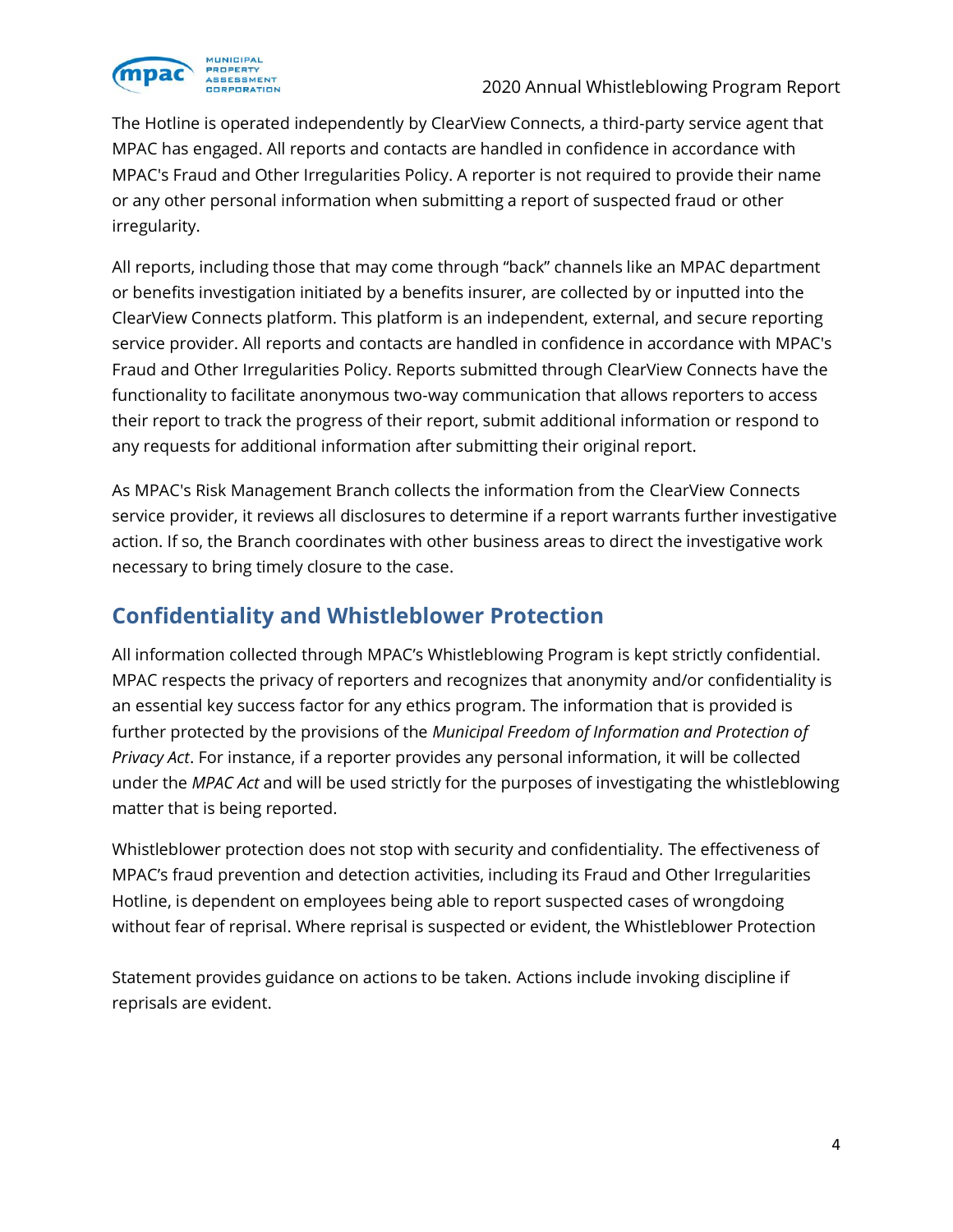

## **Communication**

The primary communication objective for MPAC's Whistleblowing Program is to build trust and awareness among employees, property taxpayers and stakeholders about ethics reporting. The program's communication strategy also includes reinforcement of MPAC's commitment to an ethical workplace by providing a clear and simple understanding of the reporting process, and instilling confidence that each report will be investigated thoroughly with appropriate action taken. MPAC made a strategic decision to maximize the program's visibility to the staff and public by referencing it in prominent places on well-used channels like mpac.ca, MPAC's internal intranet, and on posters located throughout MPAC's offices. In 2020, as all MPAC staff moved to remote working as of mid-March, the focus continued to be on maximizing the program's visibility internally. This was accomplished by leveraging the all-staff Communications update to highlight the successes of the program as well as act as a reminder to staff of the program and the different methods to submit a report. Another focus was on training of all new staff on the Whistleblowing Program, which is a required course to be completed by all staff.

#### **Whistleblowing Program Statistics**

Since the inception of MPAC's Whistleblowing Program in October 2016, MPAC has received a total of 86 Whistleblowing reports. Of these reports, 41% were found to be substantiated, with 26% of these being non-compliant with MPAC policies and 15% being compliant with MPAC policies.



#### **Total Number of Whistleblowing Program Reports**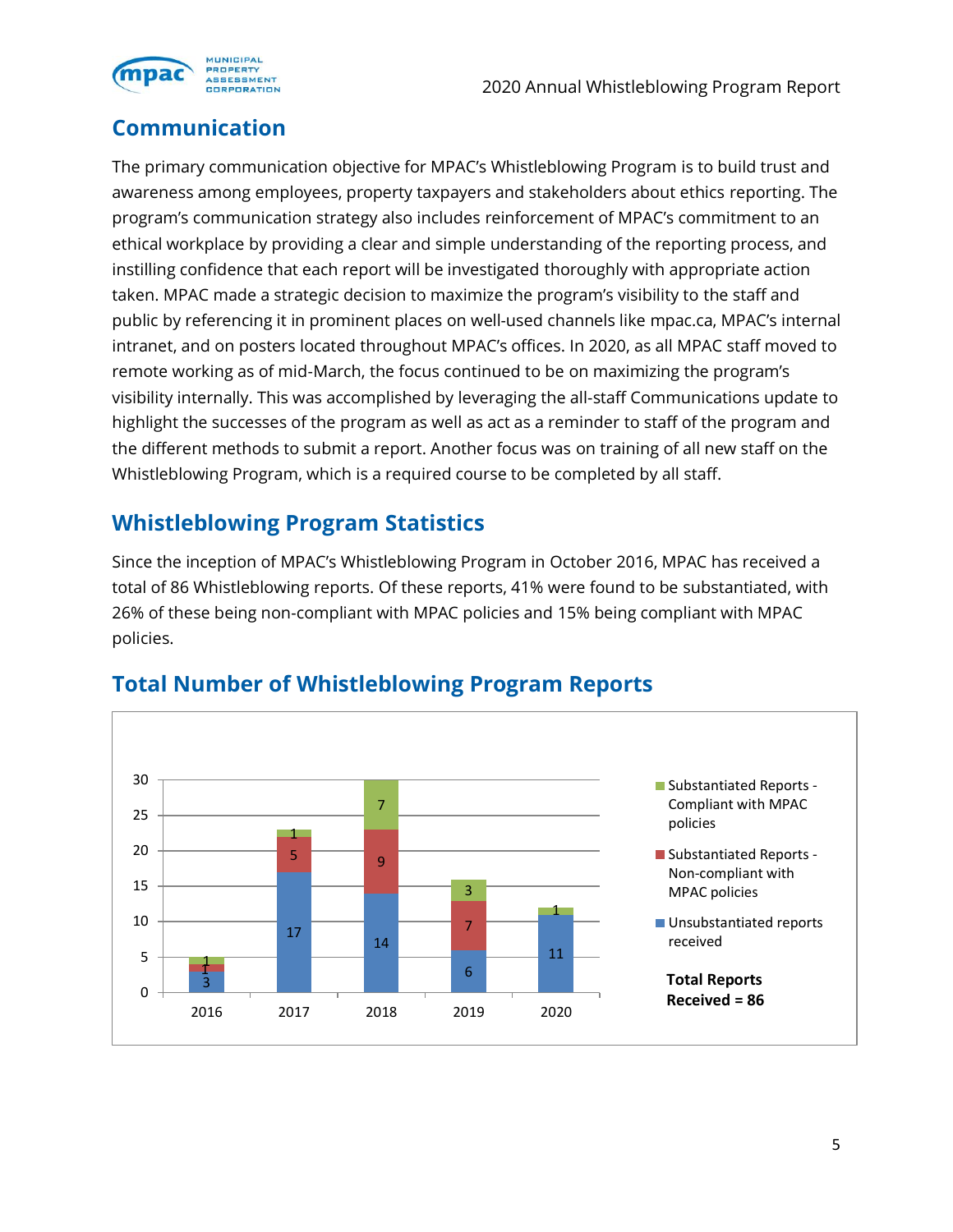

In 2020, MPAC received a total of 12 Whistleblowing reports, which is a 25% decrease in reports received compared to the previous year. This decrease is mostly seen in internal report submissions. In response to the Government of Ontario's COVID-19 Response Plan, all MPAC employees moved to working remotely beginning mid-March, and fieldwork was halted until the Summer 2020. With limited staff in the office and field, a decrease in reports was anticipated.

There were ten reports submitted by external resources and two reports submitted by internal MPAC staff. Of these reports, all twelve were received through ClearView Connects, which is MPAC's independent external service provider's hotline. Eleven of the reports submitted directly through ClearView Connects to the Whistleblowing Program were anonymous submissions with one property owner identifying themselves as the reporter. There have been no reports of any acts of reprisal occurring against any MPAC employee who submitted a Whistleblowing report in good faith.

Substantiated reports are divided into two sub-categories to provide more clarity:

- 1. *Substantiated – Non-compliant with MPAC Policies* allegation was accurate and constituted as fraud or other irregularity (e.g., Pure fraud or other irregularity by an MPAC employee). Typically intentional in nature.
- 2. *Substantiated Compliant with MPAC policies* allegation was accurate but does not constitute fraud or other irregularity. (e.g., Issue, error, process or policy gap identified needing action however no direct violation of an MPAC policy). Typically unintentional in nature.

Of the 12 reports submitted to MPAC's Whistleblowing Program, one was substantiated and eleven were found to be unsubstantiated. The one substantiated report was compliant with MPAC policies (allegation was accurate but does not constitute fraud or other irregularity).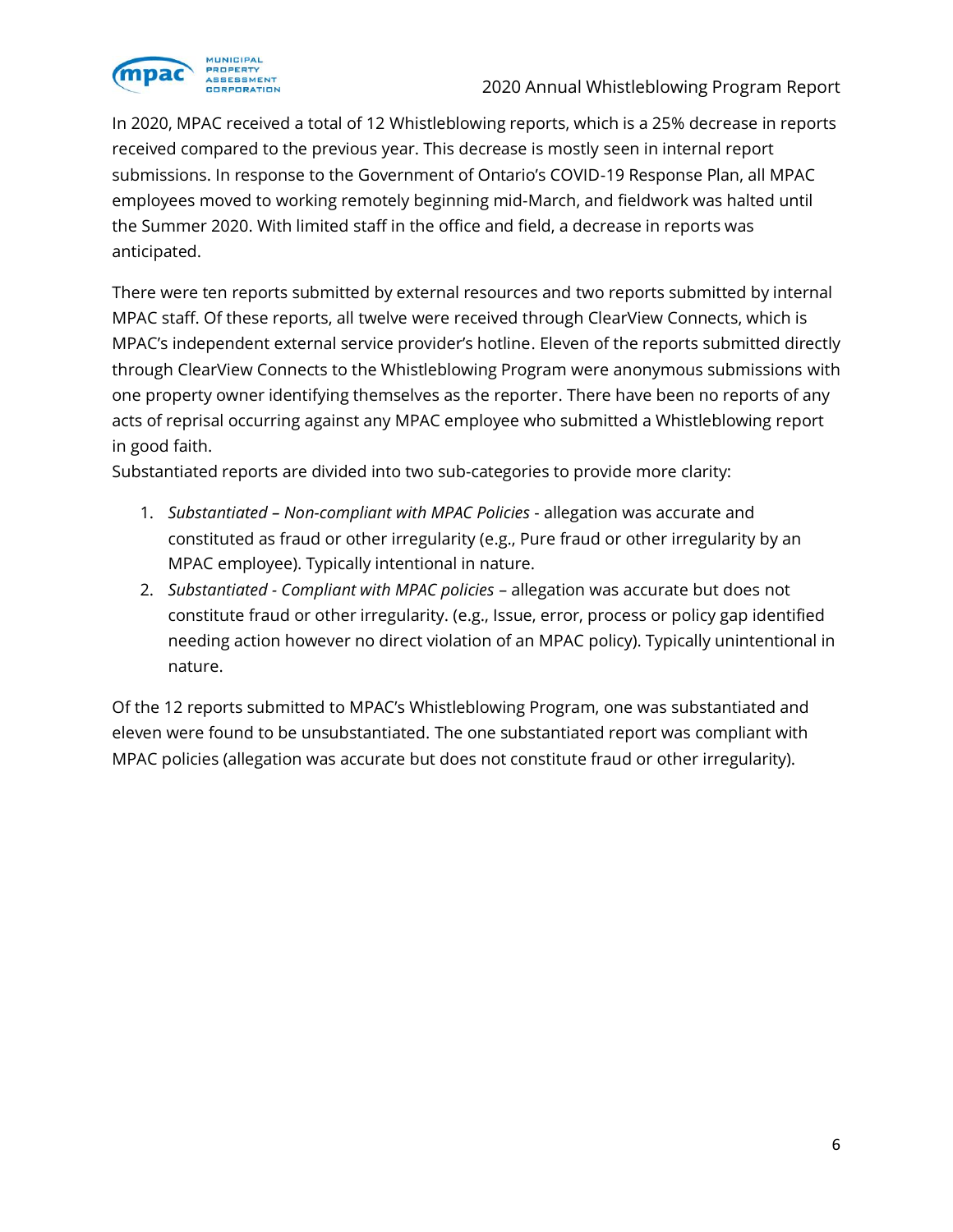

## **2020 Reports Received (by Month) to MPAC's Whistleblowing**



#### **Program**

## **Highlights of Results**

Whether a case is substantiated or not, there are many intangible benefits resulting from every investigation including:

- Improved awareness and education of ethics, fraud, freedom of information and privacy
- Targeted review and communication of Code of Conduct and other relevant Policies
- Improved processes and adherence to policies
- Opportunity to educate the public on MPAC's processes and policies
- Strengthened internal management controls and mitigation of risks
- Improved accuracy of MPAC's data
- Deterrence of fraud and other wrongdoing

#### **Categories of Reports**

The table below summarizes the number of reports received to December 2020 by report category since the inception of the Fraud and Other Irregularities Hotline in 2016.

| <b>Report Category</b>                                    | 2016 | 2017 | 2018 | 2019 | 2020 | <b>Total</b> |
|-----------------------------------------------------------|------|------|------|------|------|--------------|
| Violation of Laws, Regulations,<br>Policies or Procedures |      | 14   | 16   | 8    |      | 47           |
| Theft, Embezzlement, Fraud                                |      |      | 4    |      |      |              |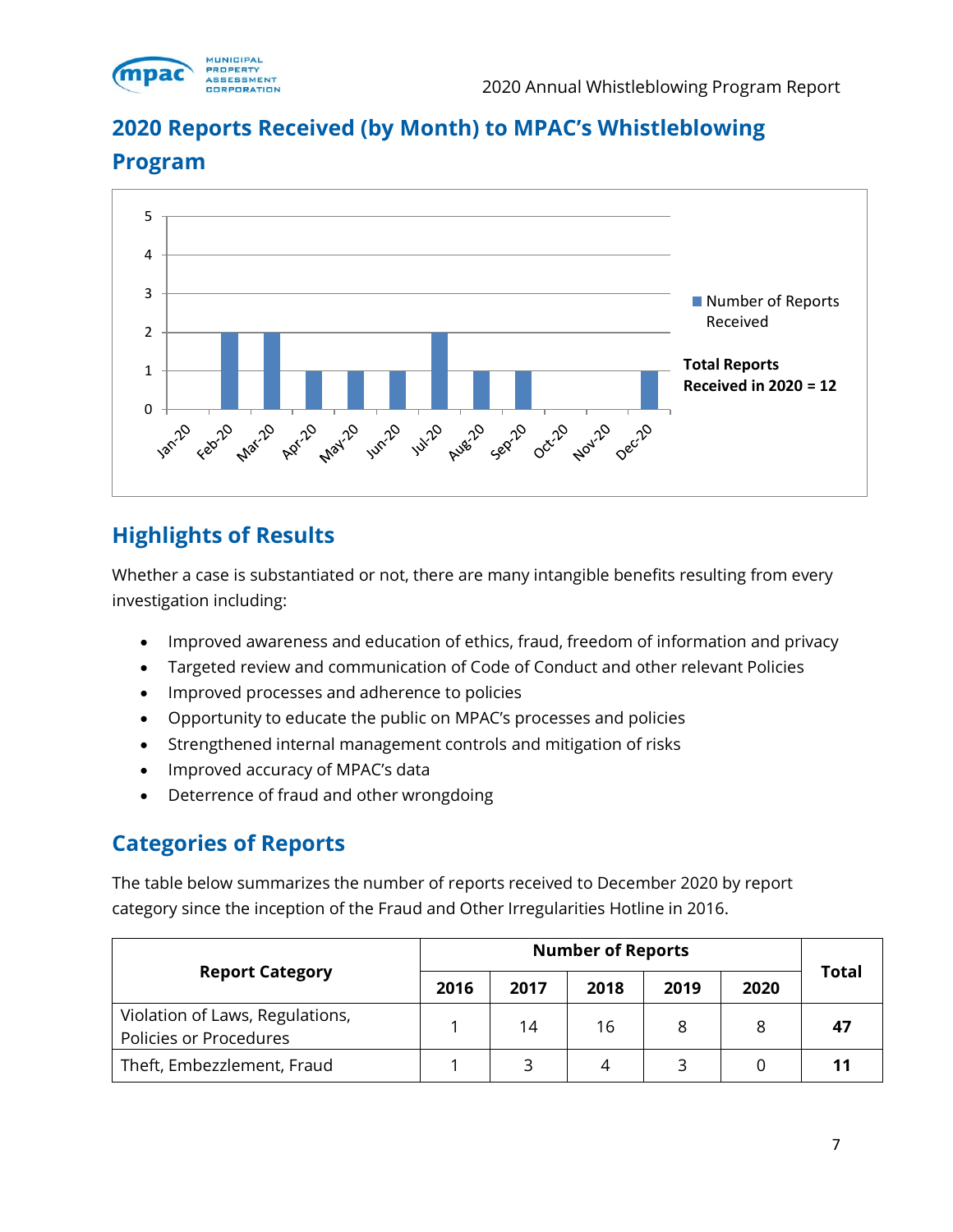

| Unethical Conduct and Conflict of<br>Interest |    |    |    | 13 |
|-----------------------------------------------|----|----|----|----|
| Manipulation or Falsification of Data         |    |    |    |    |
| Data Security and Privacy                     |    |    |    |    |
| Management/Supervisor                         |    |    |    |    |
| <b>Products and Customer Service</b>          |    |    |    |    |
| Other - Miscellaneous/Undefined               |    |    |    |    |
| <b>Total</b>                                  | 23 | 30 | 16 | 86 |

The majority of cases noted above in the Violation of Laws, Regulations, Policies or Procedures category are related to potential violations of the Code of Conduct and procedures relating to completing accurate property assessments.

## **Reports by Reporter Type**

In 2020, ten reports were received by the public and two reports from MPAC employees. No reports were received through other departments and transcribed into the ClearView Connects System.

| <b>Reporter Type</b>                                 | 2016 | 2017 | 2018     | 2019 | 2020              | <b>Total</b> |  |
|------------------------------------------------------|------|------|----------|------|-------------------|--------------|--|
| Public                                               | ◢    | 18   | 16       | 8    | 10                | 53           |  |
| Employee                                             | 3    | 5    | 14       | 8    | $\mathcal{P}$     | 32           |  |
| MPAC Stakeholder<br>(i.e. Supplier,<br>Municipality) | 1    | 0    | $\Omega$ | 0    | 0                 |              |  |
| <b>Total</b>                                         | 5    | 23   | 30       | 16   | $12 \overline{ }$ | 86           |  |

MPAC always investigates suspected acts of fraud or other irregularities that are brought to its attention. We continue to promote the Whistleblowing Program and encourage both employees and external stakeholders to utilize the Program to report any suspected acts of fraud or other irregularity.

## **Method of Submission**

Reporters may file a report by internet, by phone using a toll-free number, by email and by traditional mail. Additional reports are also collected from other departments across MPAC and transcribed into the ClearView Connects system. The table below shows the reports received by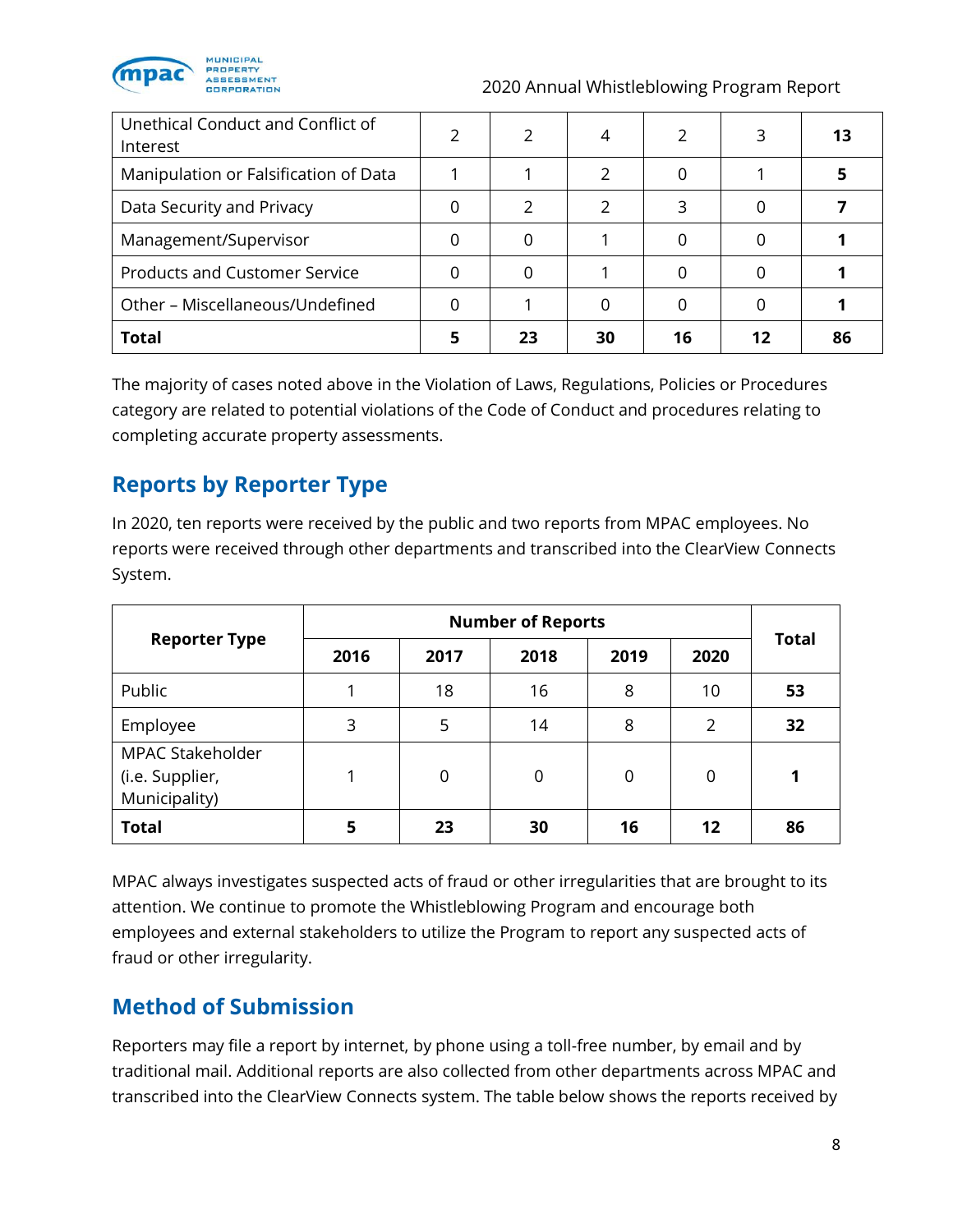

| <b>Method of</b>                                                 | <b>Number of Reports</b> |          |      |      |          | <b>Total</b> |
|------------------------------------------------------------------|--------------------------|----------|------|------|----------|--------------|
| <b>Submission</b>                                                | 2016                     | 2017     | 2018 | 2019 | 2020     |              |
| Website                                                          |                          | 12       | 16   | 4    |          | 40           |
| Phone - Live Agent                                               | 0                        | 4        | 3    | 5    | 5        | 17           |
| Mail                                                             | 0                        | $\Omega$ |      | 0    | 0        |              |
| Outside of ClearView<br><b>Connects Hotline</b><br>(Transcribed) | 4                        | 7        | 10   | 7    | $\Omega$ | 28           |
| <b>Total</b>                                                     | 5                        | 23       | 30   | 16   | 12       | 86           |

method of submission. In 2020, all of the reports received were through the ClearView Connects website or by telephone to the Fraud and Other Irregularities Hotline.

MPAC has seen consistent use of the ClearView Connects platform representing 67% of the total cases received. This demonstrates the value of having a secure, confidential reporting system in which an employee or member of the public may submit an anonymous report with confidence that it will be investigated.

#### **Reporters Who Subsequently Accessed Their Report**

The Fraud and Other Irregularities Hotline allows a reporter to access their report and to communicate with MPAC's reviewer while remaining anonymous after submitting their original report. This feature allows the reporter to submit additional information, track the progress of the case, and respond to any follow-up questions. In 2020, six reporters accessed their report after submission of the original report.

| <b>Reviewed Report</b>                              | <b>Number of Reports</b><br>In 2020 | Percentage |  |
|-----------------------------------------------------|-------------------------------------|------------|--|
| Yes                                                 | 6                                   | 50%        |  |
| No                                                  | 6                                   | 50%        |  |
| N/A - Report transcribed into ClearView<br>Connects | 0                                   | 0%         |  |
| <b>Total</b>                                        | 12                                  | 100%       |  |

On average, investigations submitted through MPAC's Fraud and Other Irregularities Hotline have taken four to six weeks to complete. An investigation is completed as quickly as possible, and many cases are closed within one month of receipt. More complex investigations or where additional information is required before proceeding with the investigation may take more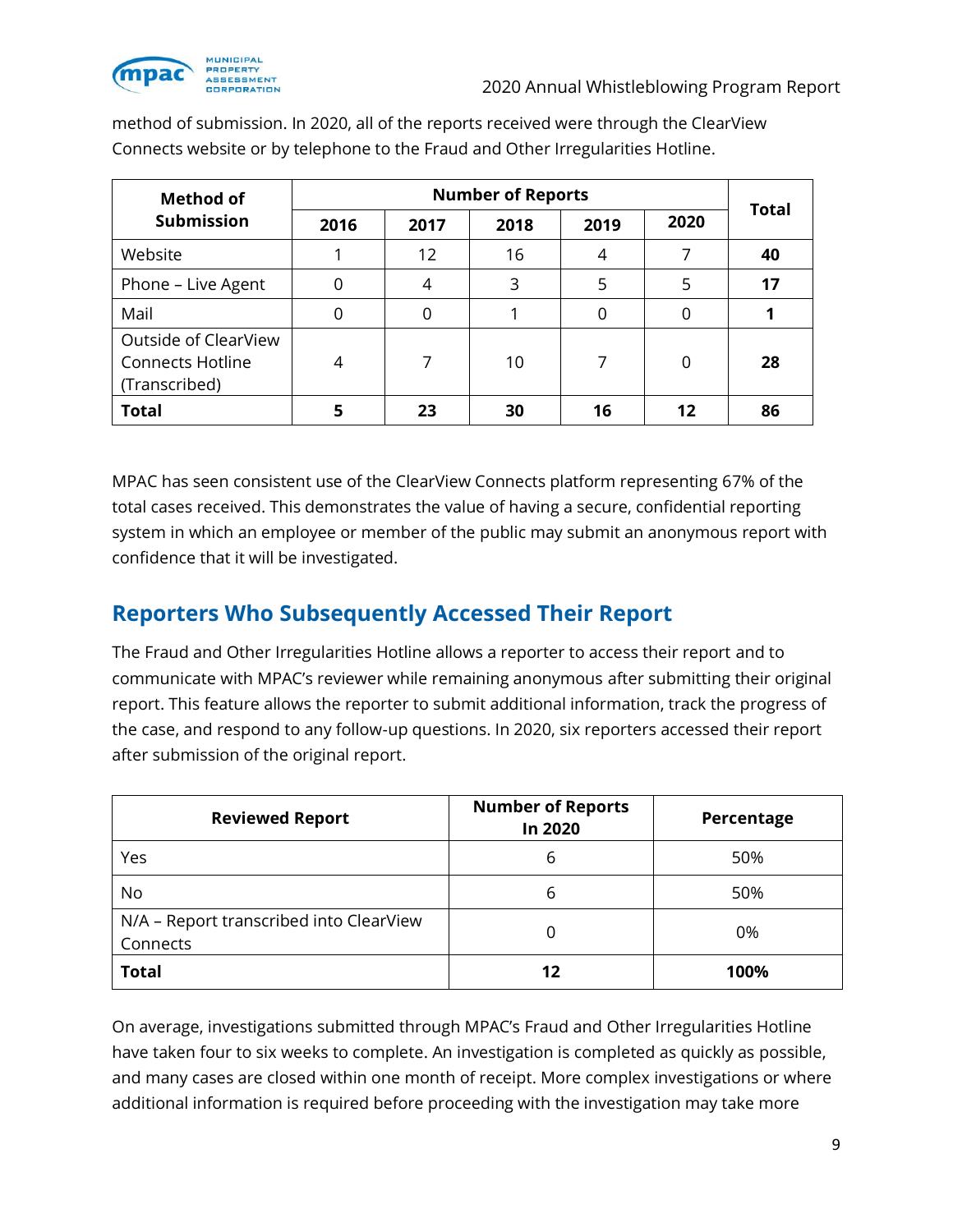

time. In 2020, due to the COVID-19 epidemic and the province-wide emergency order and shutdown, some investigations took longer to complete (i.e. those requiring a property investigation).

| <b>Position</b>                                                |                | <b>Total</b>   |      |             |                |    |
|----------------------------------------------------------------|----------------|----------------|------|-------------|----------------|----|
|                                                                | 2016           | 2017           | 2018 | 2019        | 2020           |    |
| Bargaining Unit Employee                                       | 3              | 5              | 10   | 9           |                | 28 |
| Management                                                     | $\overline{2}$ | $\overline{2}$ | 4    | 3           | $\overline{2}$ | 13 |
| MPAC (General) - Process<br>related/Data accuracy              | 0              | 10             | 15   | 4           | 9              | 38 |
| Other - e.g. MPAC Stakeholder<br>(I.e. Supplier, Municipality) | 0              | 6              | 0    | $\mathbf 0$ | 0              | 6  |
| Outside of Scope                                               | $\mathbf 0$    | 0              | 1    | $\mathbf 0$ | 0              |    |
| <b>Total</b>                                                   | 5              | 23             | 30   | 16          | 12             | 86 |

# **Position of Accused (Management/Bargaining Unit)**

#### **Substantiated Issues Arising from the Whistleblowing Program**

Below is a summary of the substantiated reports that were investigated and closed in 2020:

#### **Incorrect or missing assessment data**

There was a report that identified incorrect or missing assessment data on a property. The field offices were notified for possible re-inspection of the property. The accuracy of data and property details were confirmed and/or updated to reflect findings resulting from the property inspection.

#### **2021 Outlook**

As 2021 progresses with hope but uncertainty, the focus of the Whistleblowing Program will continue to be on maintaining awareness and building trust through consistent messaging and effective follow through on investigating all reports. Management uses knowledge gained through investigations to provide guidance on and reinforce acceptable conduct for all employees. Potential improvements will continue to be explored to the reporting and investigation process. MPAC will also continue to explore additional ways to communicate and promote the Program to staff and the public.